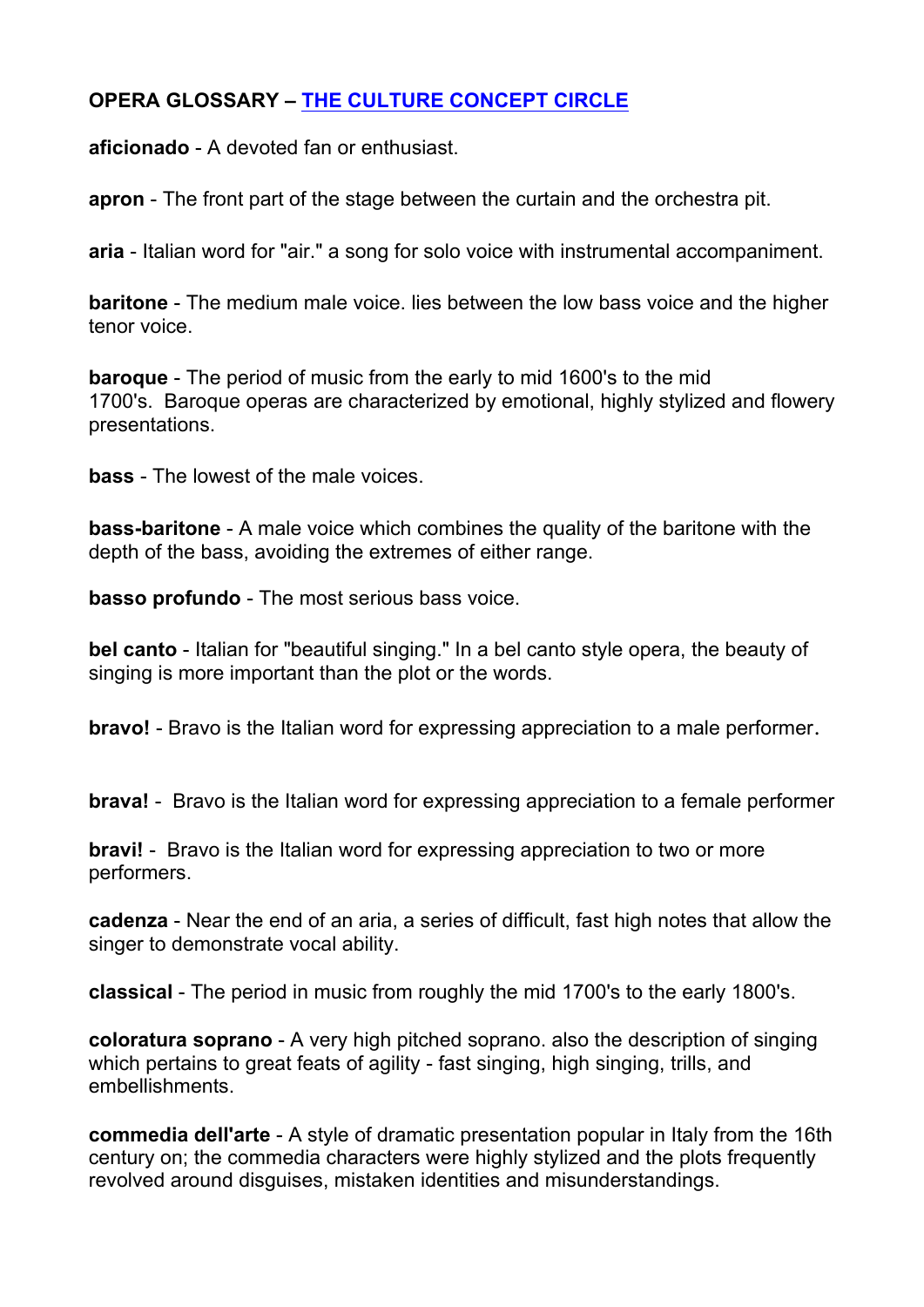**crescendo** - Getting progressively louder.

**diminuendo** - Getting progressively softer.

**diva** - Literally, "goddess," a female opera star. Often used to describe a demanding or fussy opera star.

**duet** - A musical composition for two performers.

**encore** - A request to play again

**falsetto** - The high part of a man's voice, sounding like a woman's voice.

**finale** - Last song of an act, usually involving a large number of singers.

**finale ultimo** - The final finale.

**grand opera** - Opera which is sung from start to finish, as opposed to opera which may have spoken dialogue.

**heldentenor** - German for "heroic tenor." a heldentenor has a brilliant top register (high notes) combined with a strong lower voice, almost like a baritone, and is capable of long passages which require great vocal stamina.

**libretto** - Italian for "little book." the libretto is the text of an opera.

**maestro** - Italian for "master." a title of courtesy, given, especially in Italy, to conductors, composers and directors.

**mezza voce** - Italian for "medium voice." when singing mezza voce, the singer reduces the volume so as to intensify the emotion.

**mezzo soprano** - The female voice between the soprano (highest) and the contralto (lowest).

**opera buffa** - Italian for "comic opera."

**opéra comique** - Opera in which there is some spoken dialogue as opposed to grand opera in which there is none.

**opera seria** - A formal, serious opera, particularly prevalent in the 18th century.

**operetta** - Light hearted opera with spoken dialogue, such as a musical.

**opus** - A single work or composition.

**orchestra** - The group of musicians which accompany a staged presentation.